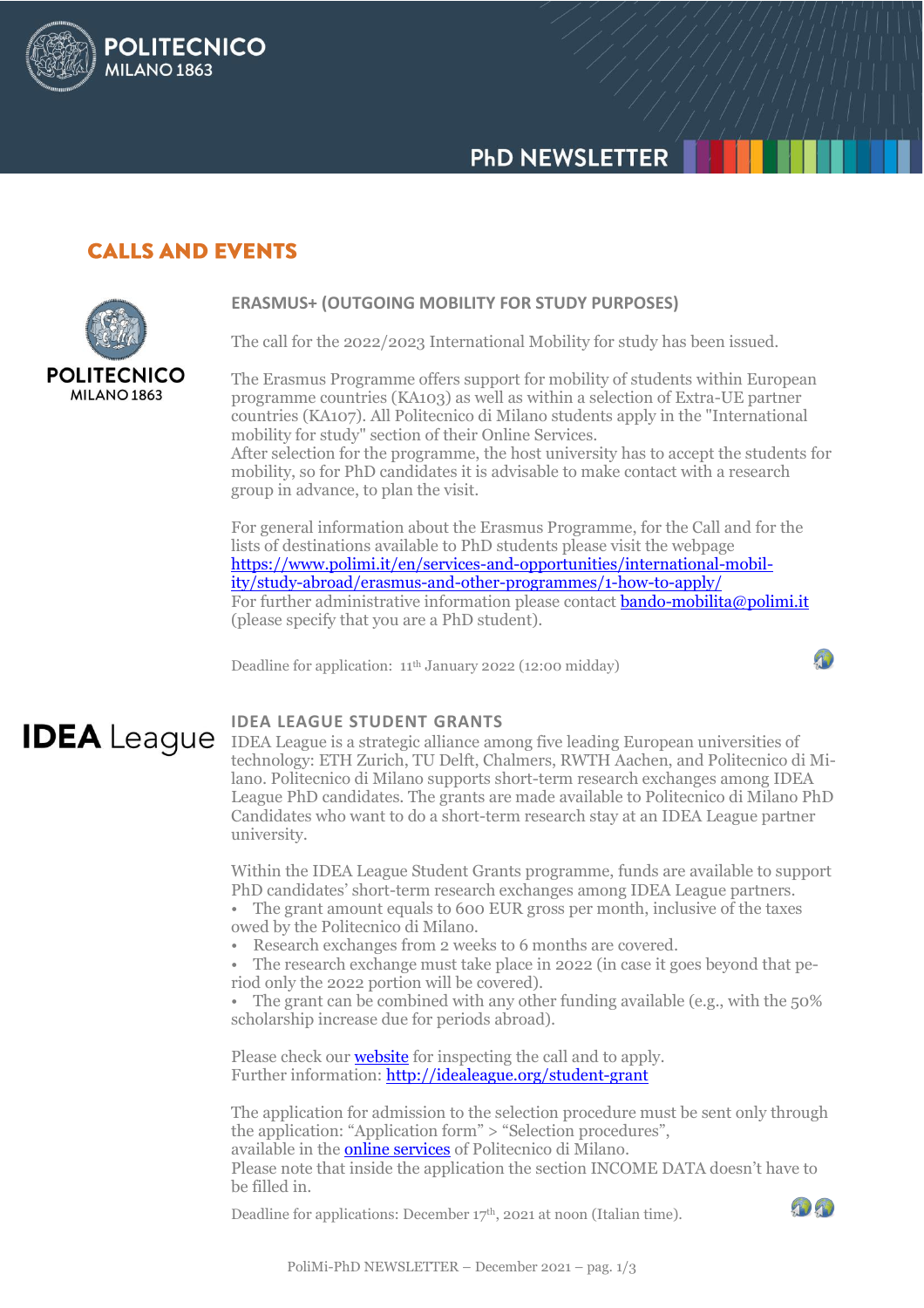# **SEMINARS AND WORKSHOPS**



#### **HIDDEN COHERENT STRUCTURES IN COMPLEX UNSTEADY FLOWS**

Prof. Serra will discuss the development of mathematical methods that unveil the intrinsic geometric organizers of the dynamical systems' phase space. 10 December 13 th 2021



## **NATURE-INSPIRED INTERLOCKING STRUCTURES: RECENT DEVELOPMENTS AND FUTURE OUTCOMES**

Prof. Berto will give insights into the study and design of a new generation of advanced and novel interlocked structures through data-driven methods. 20 December 17 th 2021

## **STARTING COURSES - DOCTORAL PROGRAMMES**

## **PHD IN INFORMATION TECHNOLOGY**

## **DATA AND RESULTS VISUALIZATION**

## **Prof. Daniele Loiacono**

Data visualization is an extensive topic at the intersection of several areas, such as statistics, data mining, cognitive science, and communication design. Our mission is to provide a compact introduction to the field to anyone who needs to communicate something to someone using data. The goal of the course is to provide the students with the knowledge, skills and resources required to make sense of data, design effective visualizations, and tell stories from data. At the end of this course, students should be able to: (i) understand basic principles of data visualization and evaluate existing visualizations; (ii) select the visualization methods and design styles that best apply to different kinds of data; (iii) create effective visualizations from data by using some of the most popular tools available.

From 1st to 20th December 2021



#### **MACHINE LEARNING METHODS FOR COMMUNICATION NETWORKS AND SYSTEMS Prof. Francesco Musumeci**

The amount of information which nowadays we can retrieve from communication networks and systems is extremely high (e.g., users behavior, traffic samples, network alarms, signal quality indicators, etc.). However, the variability and dynamicity of these indicators are such that exploiting this information in a proper manner is not always straightforward when adopting models traditionally utilized for network design, operation and reconfiguration. The course aims at providing fundamentals of Machine Learning (ML) techniques which can be suitable for communication networks and systems and gives an overview of the typical research problems tackled with such methods. Lectures will be structured into two main parts. In the first part, basic concepts of Machine Learning will be discussed, including the following: - Supervised Learning (Regression and Classification, Linear regression, Logistic regression, Artificial Neural Networks, Support Vector Machines) - Unsupervised Learning (Clustering algorithms, K-means, EM algorithm) In the second part of the course, applications of ML techniques to communication networks and systems problems will be discussed. Among the main problems which will be treated there are (list is non-exhaustive): - Traffic prediction - Traffic pattern extraction - BER prediction - Network anomaly detection - Quality of Transmission estimation - Failure detection, localization and cause identification - EDFA power excursion minimization.

From 13<sup>th</sup> to 21<sup>st</sup> December 2021